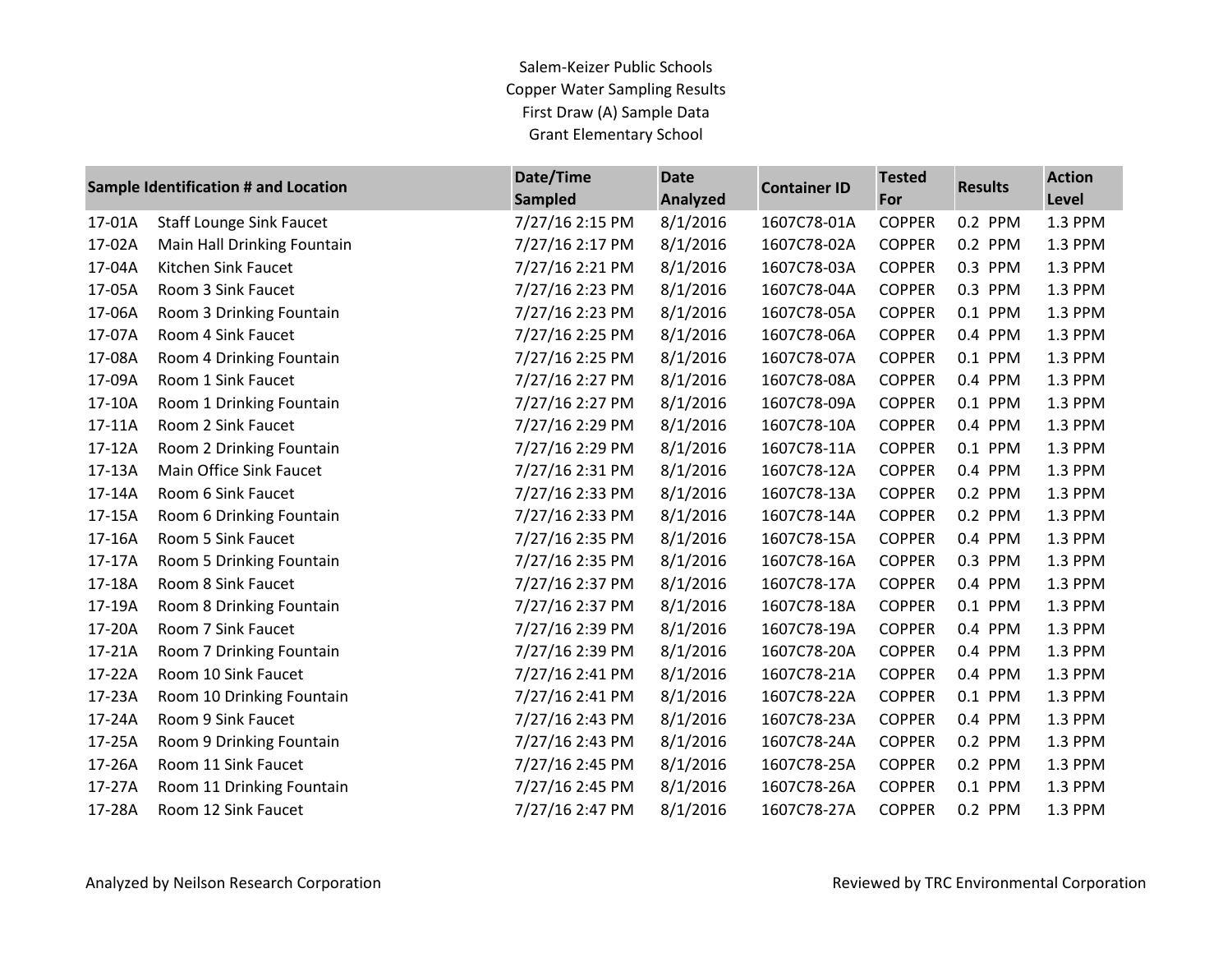## Salem-Keizer Public Schools Copper Water Sampling Results First Draw (A) Sample Data Grant Elementary School

| Room 12 Drinking Fountain                      | 7/27/16 2:47 PM | 8/1/2016 | 1607C78-28A | <b>COPPER</b> | 0.1 PPM   | 1.3 PPM |
|------------------------------------------------|-----------------|----------|-------------|---------------|-----------|---------|
| Main Hall Near Room 5 Drinking Fountain        | 7/27/16 2:49 PM | 8/1/2016 | 1607C78-29A | <b>COPPER</b> | $0.2$ PPM | 1.3 PPM |
| <b>Music Room Sink Faucet</b>                  | 7/27/16 2:51 PM | 8/1/2016 | 1607C78-30A | <b>COPPER</b> | $0.4$ PPM | 1.3 PPM |
| Music Room Drinking Fountain                   | 7/27/16 2:51 PM | 8/1/2016 | 1607C78-31A | <b>COPPER</b> | $0.4$ PPM | 1.3 PPM |
| <b>Gymnasium Drinking Fountain</b>             | 7/27/16 2:53 PM | 8/1/2016 | 1607C78-32A | <b>COPPER</b> | 0.3 PPM   | 1.3 PPM |
| Room 120 Sink Faucet                           | 7/27/16 2:55 PM | 8/1/2016 | 1607C78-33A | <b>COPPER</b> | 0.6 PPM   | 1.3 PPM |
| Room 140 Sink Faucet                           | 7/27/16 2:57 PM | 8/1/2016 | 1607C78-34A | <b>COPPER</b> | 0.6 PPM   | 1.3 PPM |
| Annex Main Hall Drinking Fountain (Left)       | 7/27/16 2:59 PM | 8/1/2016 | 1607C78-35A | <b>COPPER</b> | 0.5 PPM   | 1.3 PPM |
| Annex Main Hall Drinking Fountain (Right)      | 7/27/16 3:01 PM | 8/1/2016 | 1607C78-36A | <b>COPPER</b> | $0.4$ PPM | 1.3 PPM |
| Room 160 Sink Faucet                           | 7/27/16 3:03 PM | 8/1/2016 | 1607C78-37A | <b>COPPER</b> | 0.7 PPM   | 1.3 PPM |
| Room 180 Sink Faucet                           | 7/27/16 3:05 PM | 8/1/2016 | 1607C78-38A | <b>COPPER</b> | 0.7 PPM   | 1.3 PPM |
| Room 280 Sink Faucet                           | 7/27/16 3:07 PM | 8/1/2016 | 1607C78-39A | <b>COPPER</b> | 0.7 PPM   | 1.3 PPM |
| Room 260 Sink Faucet                           | 7/27/16 3:09 PM | 8/1/2016 | 1607C78-40A | <b>COPPER</b> | 0.6 PPM   | 1.3 PPM |
| Annex 2nd Floor Hall Drinking Fountain (Left)  | 7/27/16 3:11 PM | 8/2/2016 | 1607C78-41A | <b>COPPER</b> | 1.0 PPM   | 1.3 PPM |
| Annex 2nd Floor Hall Drinking Fountain (Right) | 7/27/16 3:13 PM | 8/1/2016 | 1607C78-42A | <b>COPPER</b> | $0.9$ PPM | 1.3 PPM |
| Room 220 Sink Faucet                           | 7/27/16 3:15 PM | 8/1/2016 | 1607C78-43A | <b>COPPER</b> | 0.6 PPM   | 1.3 PPM |
|                                                |                 |          |             |               |           |         |

EPA Action Level for Copper in Schools is 1.3 PPM

SKPS Action Level for Copper is 1.3 PPM

**Highlighted samples are at or exceed the Salem-Keizer Public Schools (SKPS) Action Level**